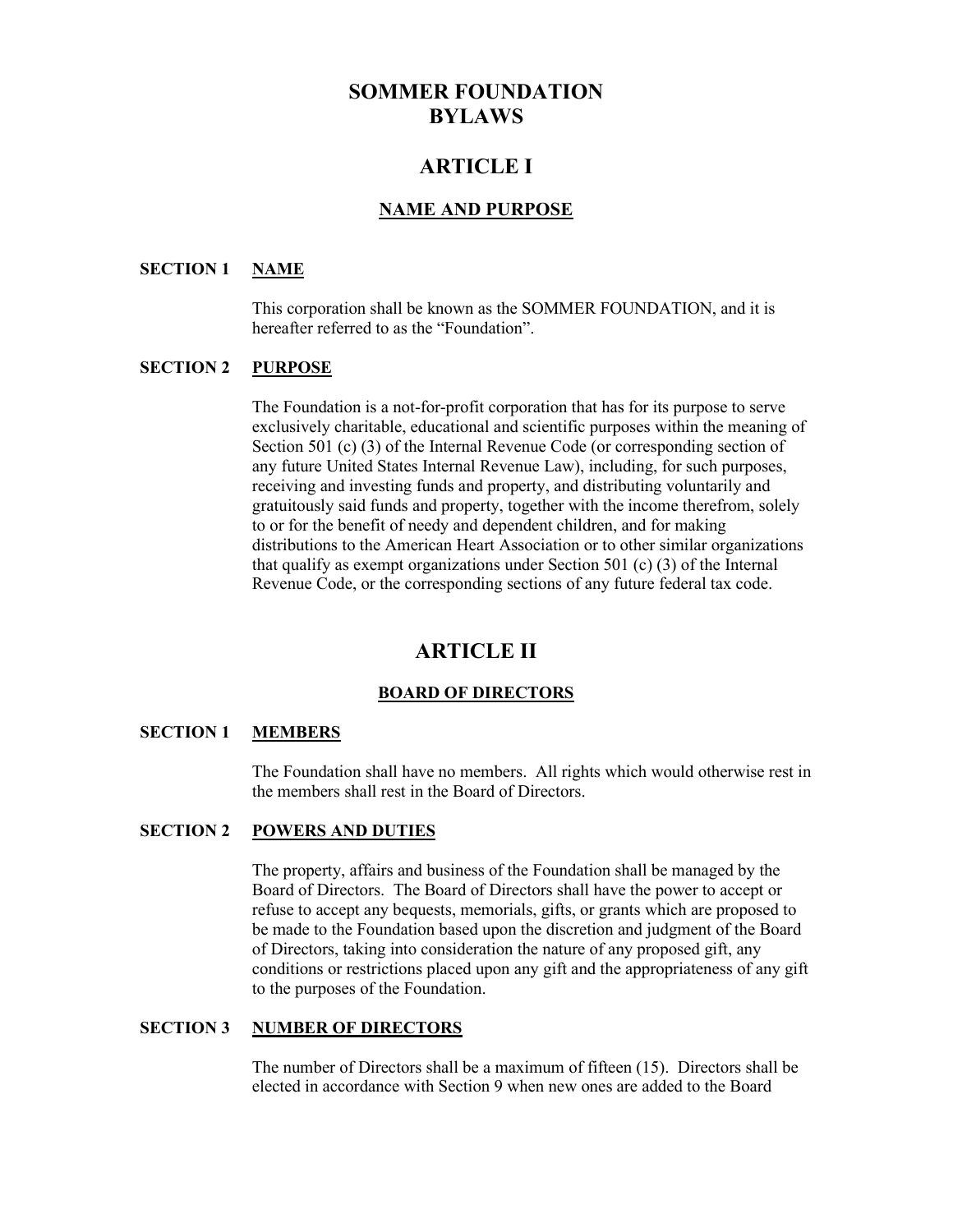### **SECTION 4 TERMS OF DIRECTORS**

Directors will be elected for a term of three (3) years. Each Director shall hold office for the term for which elected and until a successor has been elected and qualified.

All elected Directors shall be formally seated at the annual meeting of the Foundation's Board of Directors as setforth in Article V, Section 1.

The Board of Directors may elect to stagger the terms of office of one or more Directors in order to ensure continuity and avoid all terms expiring on the same date.

#### **SECTION 5 QUALIFICATION OF DIRECTORS**

Each Director, in order to be eligible to act, must be a resident of the United States of America.

## **SECTION 6 NUMBER OF VOTES**

At all meetings of the Directors of the Foundation, each Director shall have one  $(1)$  vote.

#### **SECTION 7 RESIGNATION**

Any Director may resign at any time by giving written notice (preferably one year) of such resignation to the Secretary of the Foundation. The Director shall provide the Board with as much notice as possible of their interest to resign. The resignation shall become effective upon the date specified in the notice, or, if not date is specified, upon receipt of the notice by the Secretary. Acceptance shall not be necessary to render the resignation effective.

### **SECTION 8 REMOVAL**

Any Director of the Foundation may be removed from office, with or without cause, by vote of two-thirds (2/3) of the Board of Directors then holding office.

## **SECTION 9 VACANCIES**

In the event of a vacancy on the Board of Directors due to any cause (including a vacancy caused by an increase in the number of Directors), the remaining Directors of the Foundation, by majority vote, may elect an individual to fill the vacancy. In the case of a vacancy on the Board due to resignation or removal, the newly elected Director shall hold office for the same term as the term of the replaced Director and shall fulfill the same qualifications (under Section 5 above) as the replaced Director. In the case of an increase in the number of Directors, the additional Director(s) shall be elected by a majority vote of the Board of Directors then in office and shall hold office for a term of three (3) years.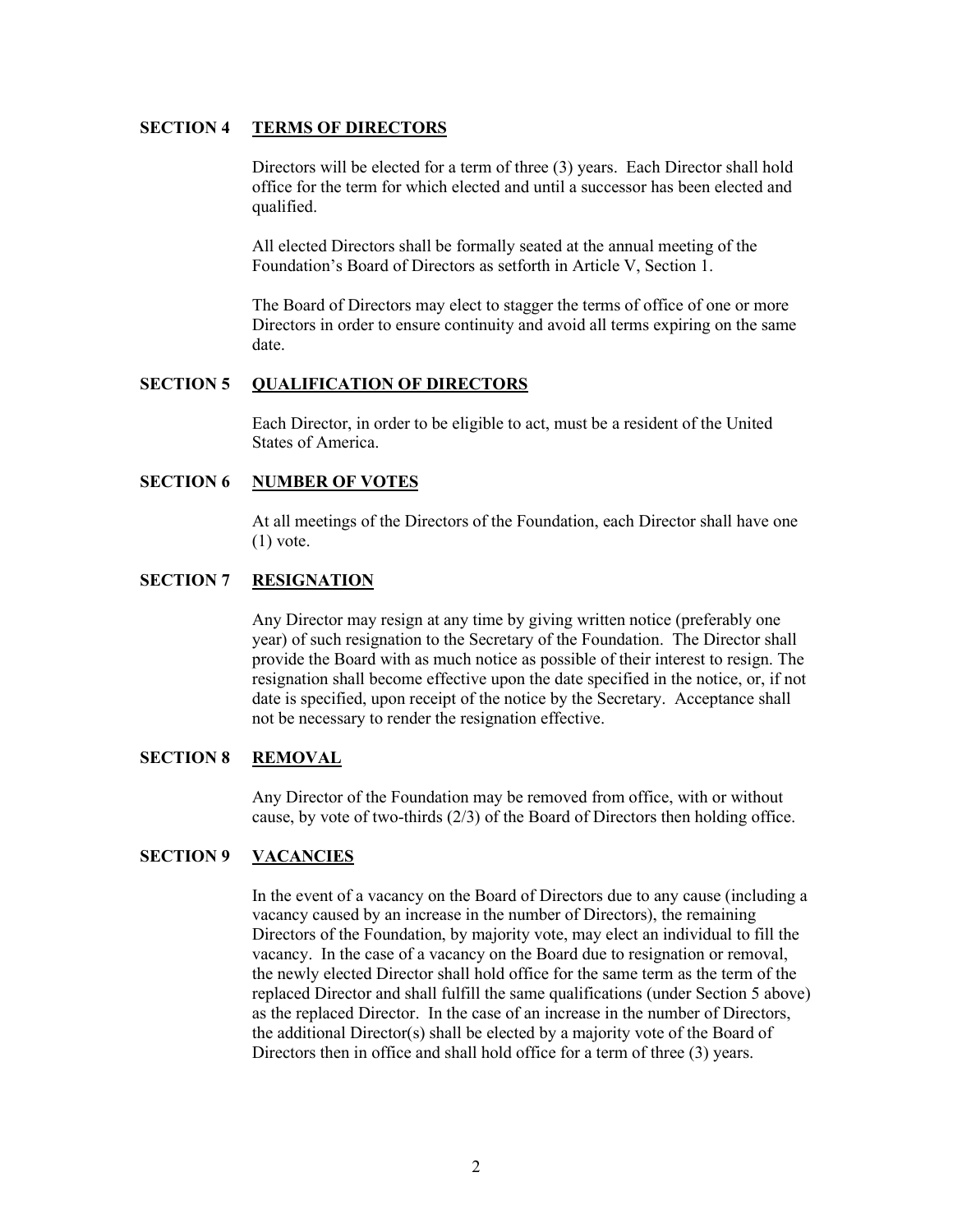#### **SECTION 10 COMPENSATION**

The Board of Directors, as such, shall not receive compensation for their services rendered to the Foundation in any capacity.

## **SECTION 11 SPONSORSHIP**

The Board of Directors shall be a Gold Sponsor of the Foundation's Annual Golf Tournament with each Director responsible for 10% of the sponsorship or \$500, whichever is greater, and be entitled to the benefits of sponsorship.

#### **SECTION 12 EMERITUS MEMBERSHIP**

There shall be a category as a Board Member Emeritus who is nominated and elected by the Board of Directors. Board Members Emeritus shall be selected from those members who have served on the Board of Directors with distinction and excellence. A Board Member Emeritus shall be entitled to receive all written notices and information which are provided to the Board of Directors, to attend all board meetings, to participate in meetings of any committees as set forth pursuant to Article IV and encouraged to attend events conducted by the Foundation. A Board Member Emeritus shall not: be counted in determining if a quorum is present at a meeting, entitled to hold office, entitled to vote at any board meeting or entitled to the Powers and Duties as set forth in Article II, Section 2. A simple majority vote of the Board of Directors at a meeting at which a quorum is present is sufficient to approve an appointment as a Board Member Emeritus.

# **ARTICLE III**

#### **SECTION 1 PRINCIPAL OFFICERS**

The principal officers of the Foundation shall consist of a Chairperson (who may use the title of "President"), a Vice Chairperson, a Secretary and a Treasurer, and such additional officers as the Board of Directors may from time to time deem desirable. The officers shall be elected by the Board of Directors at their annual meeting and shall serve one (1) year terms.

A single person may be elected to any two or more offices simultaneously, except that the offices of Chairperson and Secretary must be held by separate individuals.

#### **SECTION 2 CHAIRPERSON**

The Chairperson shall be elected from the Board of Directors, shall be principal executive officer of the Foundation and shall preside over all meetings of the Board of Directors and the Foundation. The Chairperson shall perform such other duties as may be specified from time to time by the Directors.

#### **SECTION 3 VICE CHAIRPERSON**

One Vice Chairperson shall be elected from the Board of Directors and shall perform the duties and exercise the powers of the Chairperson during any absence or disability of the Chairperson.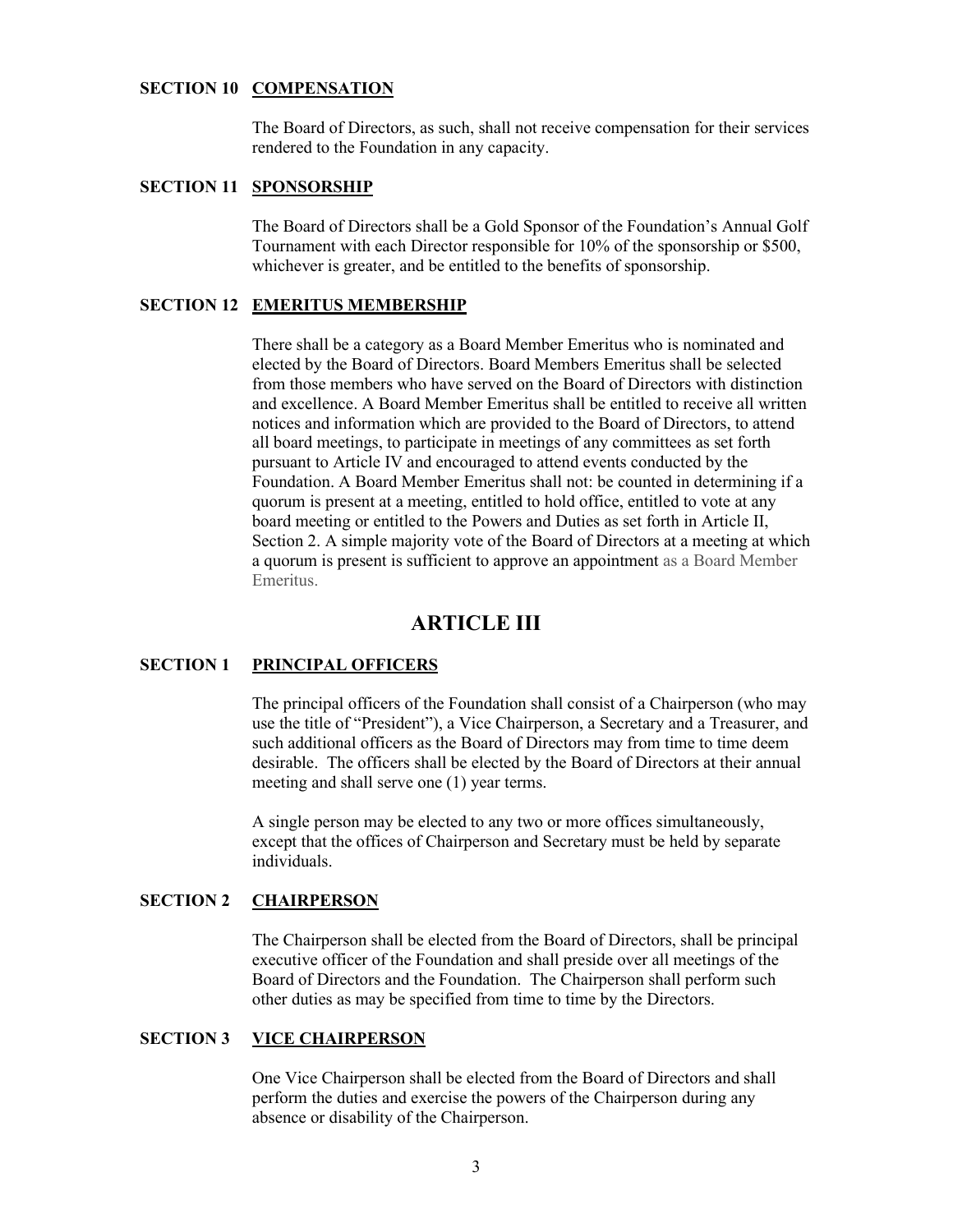## **SECTION 4 TREASURER**

The Treasurer shall be elected from the Board of Directors. The Treasurer shall keep accurate records of all property, receipts, and disbursements of the Foundation in financial books to be maintained for that purpose; shall deposit all assets in the name and to the credit of the Foundation with such depository or depositories as shall be designated by the Directors; shall disburse the funds of the Foundation and render to the Directors such reports as they shall prescribe.

All books, records and vouchers of the Foundation shall be open to the inspection of any Director. The Treasurer shall, at each regular meeting and whenever requested by the Directors, render a full and detailed account of all receipts and expenditures and submit a schedule showing the financial status of the Foundation and the changes, if any, since the last report of the Treasurer. The Treasurer shall perform such other duties as may be specified from time to time by the Board of Directors.

### **SECTION 5 SECRETARY**

The Secretary shall be elected from the Board of Directors. The Secretary shall give notice of each meeting of the Board of Directors or committees of the Foundation for which notice is required; shall record minutes of each such meeting in books kept for that purpose; shall have custody of the records of the Foundation; and shall perform such other duties as may be specified from time to time by the Board of Directors.

### **SECTION 6 RESIGNATION**

Any officer may resign such office at any time by giving written notice (preferably one year) of such resignation to the Secretary of the Foundation (or if the Secretary resigns, to the Chairperson). The officer shall provide the Board with as much notice as possible of their interest to resign. The resignation shall become effective upon the date specified in such notice or, if no date is specified, upon receipt of the notice by the Secretary (or, as appropriate, the Chairperson). Acceptance shall not be necessary to render the resignation effective.

### **SECTION 7 REMOVAL**

Any officer of the Foundation may be removed at any time, with or without cause, by vote of two-thirds (2/3) of the Board of Directors then holding office.

### **SECTION 8 VACANCIES**

Any vacancy in any office of the Foundation may be filled for the unexpired portion of the term by majority vote of the Board of Directors present at a meeting of the Directors called for such purpose. If any officer is absent or unable to perform the duties of that office, during the period of such absence or disability, the Board of Directors may transfer such duties to another person.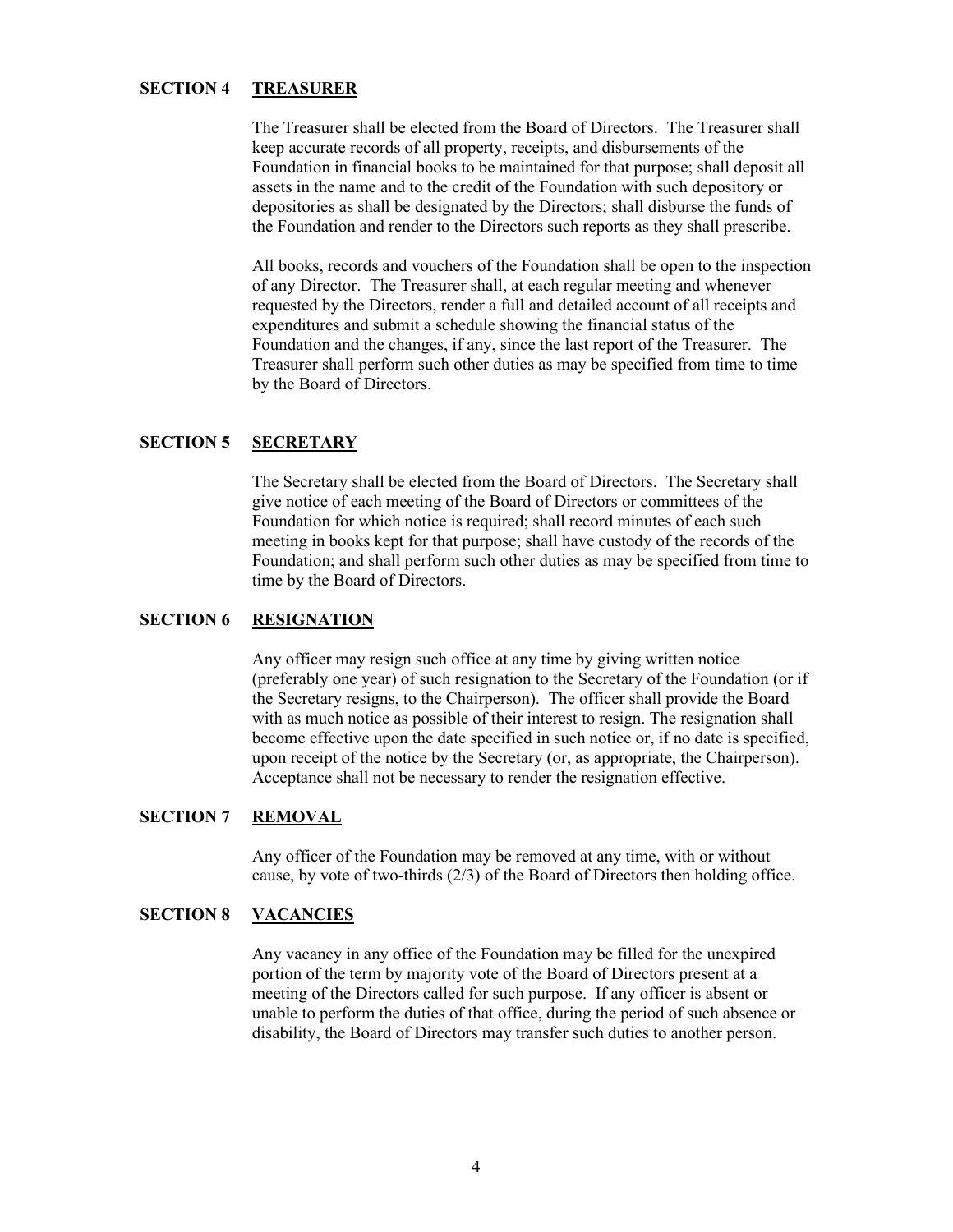# **ARTICLE IV**

### **COMMITTEES**

#### **SECTION 1 COMMITTEES**

The Board of Directors, by resolution adopted by a majority of the Directors in office, may designate one or more committees. The Directors may annually appoint, or authorize the Chairperson to appoint, non-Directors to serve on such committees. Committees shall recommend action to the Board of Directors. A majority of the Board members of the Committee must be present when recommendations for Board consideration are prepared in final form.

## **ARTICLE V**

#### **MEETINGS**

#### **SECTION 1 ANNUAL MEETING**

The annual meeting of the Foundation shall be held in the fourth quarter of the fiscal year of each year to elect Directors and Officers and transact such business as may be appropriate. Notice of the annual meeting shall be given in writing not less than ten (10) days before the meeting date.

### **SECTION 2 REGULAR MEETINGS**

Regular meetings of the Board of Directors shall be held at such time and place within the State of Illinois as the Board may determine by resolution adopted by a majority of the whole Board of Directors. Notice of Regular meetings shall be sent to each Director, addressed to the Director at his or her residence or usual place of business, or by email, at least five (5) days before the day on which the meeting is to be held.

### **SECTION 3 SPECIAL MEETINGS**

Special meetings of the Board of Directors shall be held whenever called by the Chairperson or by two or more of the Directors. Notice of each such special meeting shall be sent to each Director, addressed to the Director at his or her residence or usual place of business, or by email, at least five (5) days before the day on which the meeting is to be held, or shall be delivered personally or by telephone no later than two (2) days before the day on which the meeting is to be held. Each such notice shall state the time and place of the meeting but need not state the purpose.

#### **SECTION 4 QUORUM**

A majority of the Board of Directors in office shall constitute a quorum for the transaction of business at any of their meetings. Directors may participate in meetings via telephone or other electronic means which shall constitute attendance at the meeting.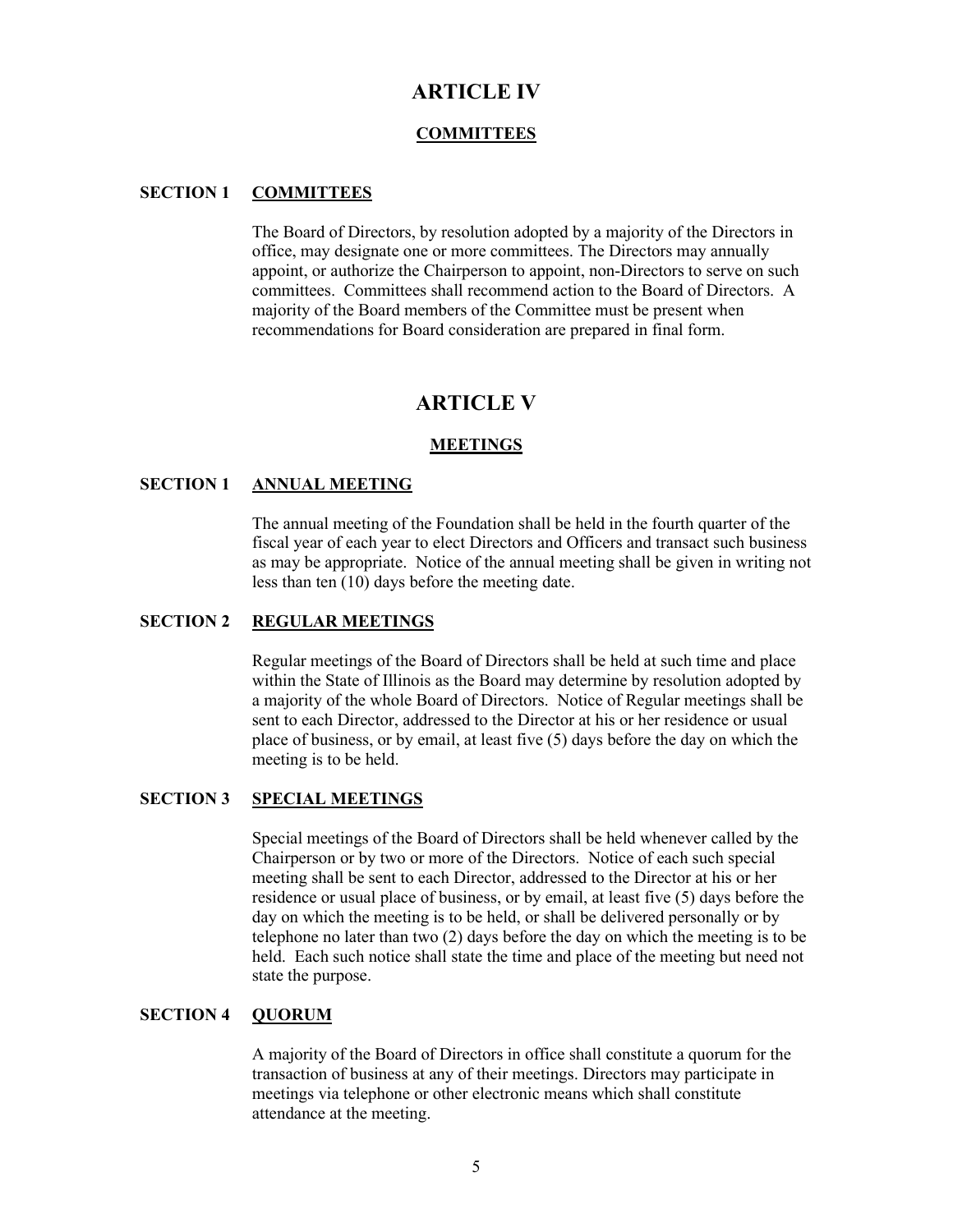## **SECTION 5 MANNER OF ACTING**

The act of a majority of the Directors present at a meeting at which a quorum is present will be the act of the Board of Directors, unless the act of a greater number is required by law or by these Bylaws.

#### **SECTION 6 ACTION WITHOUT MEETING**

Any action required to be taken at a meeting of the Directors may be taken without a meeting if a written consent, stating the action so taken, shall be signed by all Directors who are entitled to vote with respect to such action.

### **SECTION 7 PLACE OF MEETINGS**

Meetings of the Directors, whether regular or special, shall be held at such time and place as stated in the notice of meeting.

# **ARTICLE VI**

## **FINANCES**

## **SECTION 1 FIDUCIARY RESPONSIBILITY**

It shall be the policy of the Foundation that the Board of Directors shall assume fiduciary responsibility with respect to all funds held or administered by this corporation.

### **SECTION 2 FISCAL AGENTS**

The Foundation may designate such fiscal agents, investment advisors and custodians as the Board of Directors may select by approval of the Board. The Board of Directors may at any time, with or without cause, discontinue the use of the services of any such fiscal agent, investment advisor, or custodian.

## **SECTION 3 DISBURSEMENT OF FUNDS**

Disbursements of funds of the Foundation shall be made by the Treasurer as authorized by the Board of Directors of the Foundation.

## **SECTION 4 EXPENSES**

All necessary and reasonable expenses of the Foundation must be approved by the Board of Directors. The Treasurer is authorized to pay all expenses in accordance with the approved budget as well as any amount not to exceed \$1,000.00 in advance of Board approval so long as said expenditures are ratified by the Board at the next Foundation meeting. Any expenditure in excess of \$1,000.00 must be approved by the Board and upon such approval; the expenses shall be paid from the funds of the Foundation.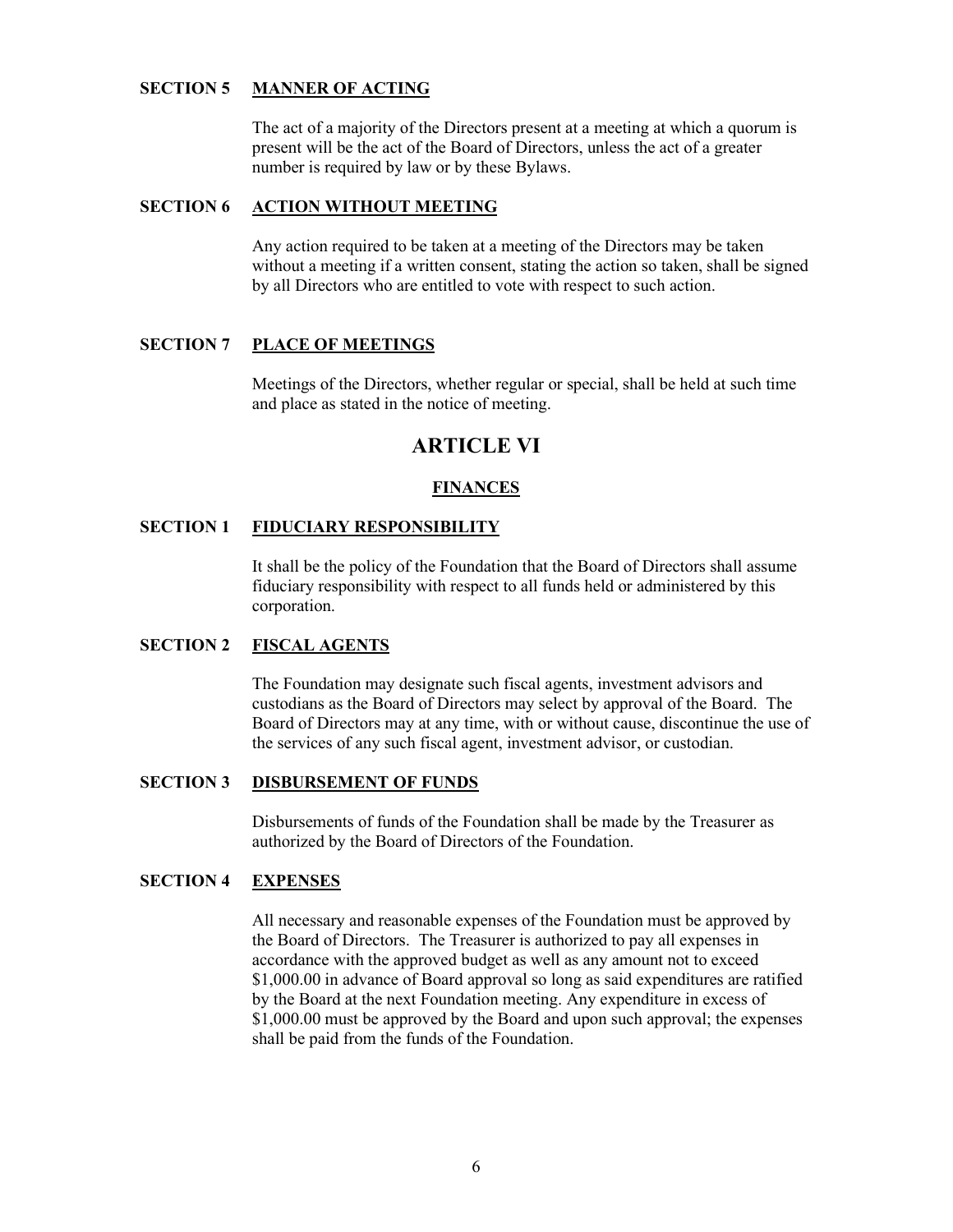## **SECTION 5 BOOK OF RECORDS**

The Board of Directors of the Foundation shall maintain the following records:

- 1) Minutes of all meetings of the Board of Directors and its Committees;
- 2) All financial statements of the Foundation;
- 3) Articles of Incorporation and Bylaws of the Foundation and all amendments thereto and restatements thereof;
- 4) Such other records and books of account as shall be necessary and appropriate to the conduct of the corporate business.

## **SECTION 6 AUDIT AND ANNUAL REPORT**

The Board of Directors shall cause the records and books of account of the Foundation to be audited by an independent auditing firm at least once in each fiscal year, if contributions in that fiscal year exceed \$100,000, or assets held exceed \$100,000; or at the discretion of the Board of Directors. An annual report shall be published to recognize donors and report on the activities and finances of the Foundation.

#### **SECTION 7 FISCAL YEAR**

The fiscal year of the Foundation shall be January 1 to December 31.

#### **SECTION 8 BOND**

The Foundation shall obtain bond on such persons and in such amounts as may from time to time be deemed necessary by the Board of Directors or otherwise required by law.

## **SECTION 9 INSURANCE**

The Foundation shall maintain a Board of Directors & Officers Liability Insurance Policy with minimum coverage of \$500,000.

#### **SECTION 10 FUND BALANCE**

The Foundation shall maintain a minimum fund balance equivalent to one (1) year of estimated expenses.

## **SECTION 11 FOUNDATION SCHOLARSHIPS**

The annual scholarship fund shall be the net proceeds from the previous year's Golf Tournament. The Board of Directors may consider adding to the scholarship fund from the fund balance when the minimum fund balance is exceeded.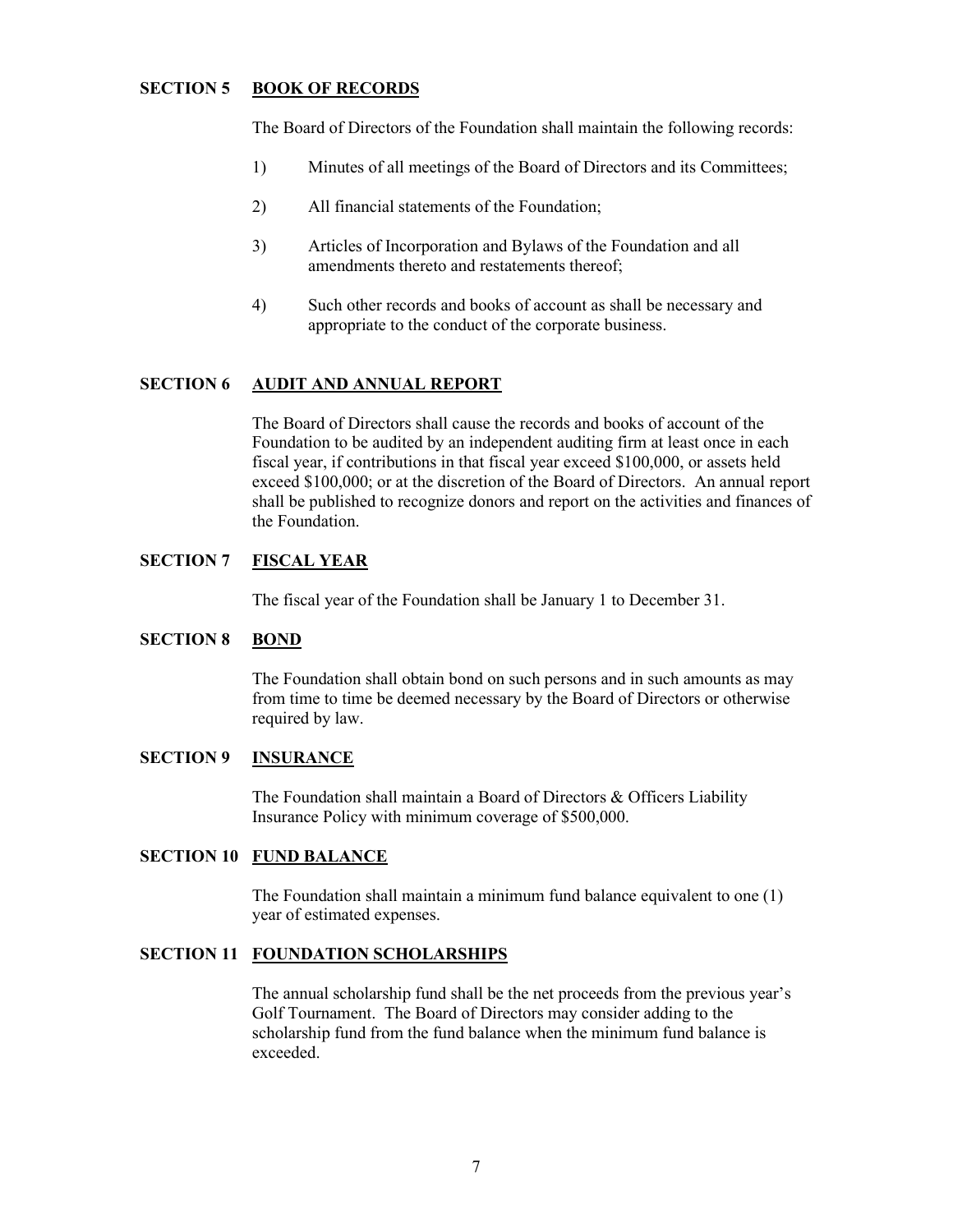## **ARTICLE VII**

#### **WAIVER OF NOTICE**

Whenever any notice is required to be given by these Bylaws or any of the corporate laws of the State of Illinois, such notice may be waived in writing, signed by the person or persons entitled to said notice, whether before, at, or after the time stated therein, or before, at, or after the meeting.

# **ARTICLE VIII**

#### **INDEMNIFICATION**

The Foundation shall indemnify to the full extent permitted by law any person made party to any action, suit or proceeding, whether civil or criminal, by reason of the fact that he or she is or was a Director of the Foundation or acting on behalf of the Foundation, against the reasonable expenses including attorneys fees actually and reasonably incurred by him or her in connection with the defense of the action, suit, or proceeding or in connection with any appeal in it. The right to indemnification conferred by this section shall not restrict the power of the Foundation to make any indemnification permitted by law.

# **ARTICLE IX**

#### **CONFLICT OF INTEREST**

#### **SECTION 1 STATEMENT OF PRINCIPLE**

No Director, directly or indirectly, have any interest or relationship, take any action, or engage in any transaction, or incur any obligation which is in conflict with, or gives the appearance of a conflict with, the proper and faithful performance of his or her Foundation responsibilities.

## **SECTION 2 PROHIBITED ACTIVITIES**

The activities that are prohibited by the Statement of Principle set forth above include, but are not limited by the following:

- 1) No Director shall, have any direct or indirect financial or personal interest in or relationship with any business, firm, person, or entity that does or seeks to do business with the Foundation.
- 2) No Director shall receive any compensation, gift, gratuity, loan, or other thing of value from any business, firm, person, or other entity which does or seeks to do business with the Foundation, or which has financial or other interests that may be affected by the performance or nonperformance of the Director's responsibilities.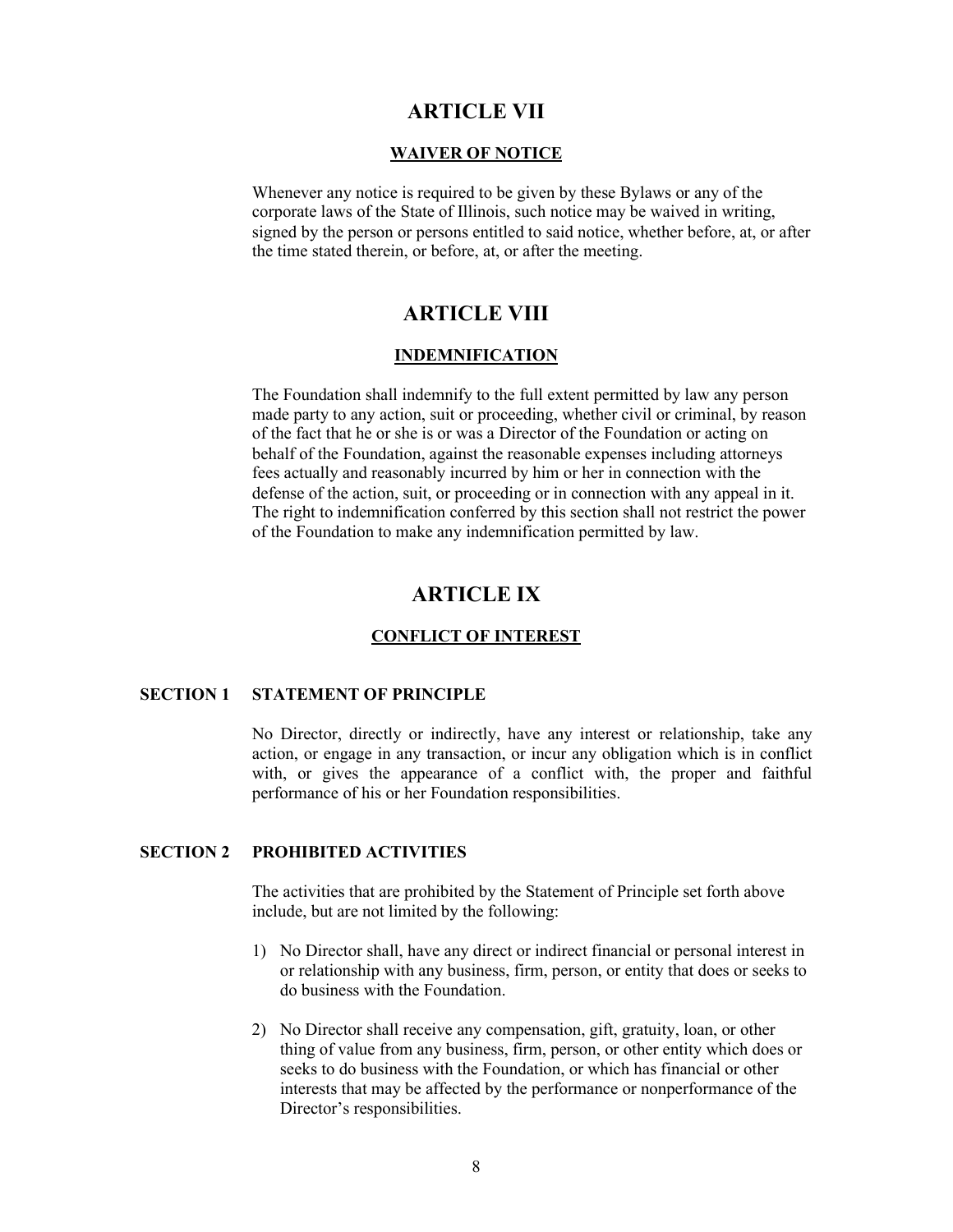- 3) No Director shall, directly or indirectly sell goods or services to the Foundation.
- 4) No Director shall accept any other position or assignment which would conflict with his or her fiduciary obligation to act in the best interests of the Foundation or interfere with the Director's ability to properly carry out his or her Foundation responsibilities.
- 5) No Director shall use or permit others to use his or her position with the Foundation to create the impression that the Foundation endorses or has endorsed a product, service, or program when that is not in fact the case, or to otherwise directly or indirectly further the Director's financial or personal interest.
- 6) No family member of a Director shall be eligible to a Foundation scholarship.

# **ARTICLE X**

#### **AMENDMENTS**

The power to alter, amend, or repeal the Articles of Incorporation or Bylaws of the Foundation, or adopt new bylaws, shall be vested in the Board of Directors. Such action may be taken at a regular or special meeting for which written notice of the purpose shall be given and a quorum is present, upon receiving the affirmative vote of not less than two-thirds of the whole number of Directors; provided, however, that amendment of Sections 3, 4, 5, and 8 of Article II and Section 3 of Article VI of these Bylaws shall be made only with the unanimous approval and resolution of all qualified Directors. The Bylaws may contain any provisions for the regulation and management of the affairs of the Foundation not inconsistent with law or the Articles of Incorporation.

# **ARTICLE XI**

#### **PARLIMENTARY AUTHORITY**

Roberts Rules of Order shall be the parliamentary guide for matters not covered by these Bylaws.

## **ARTICLE XII**

#### **DISSOLUTION**

## **SECTION 1 DISSOLUTION OF FOUNDATION**

Dissolution of the Foundation shall be authorized by the affirmative vote of a majority of Directors then in office. Notice of the meeting to authorize the dissolution shall be given to each Director then in office not less than ten (10) days before the meeting and shall state that the purpose of the meeting is to vote